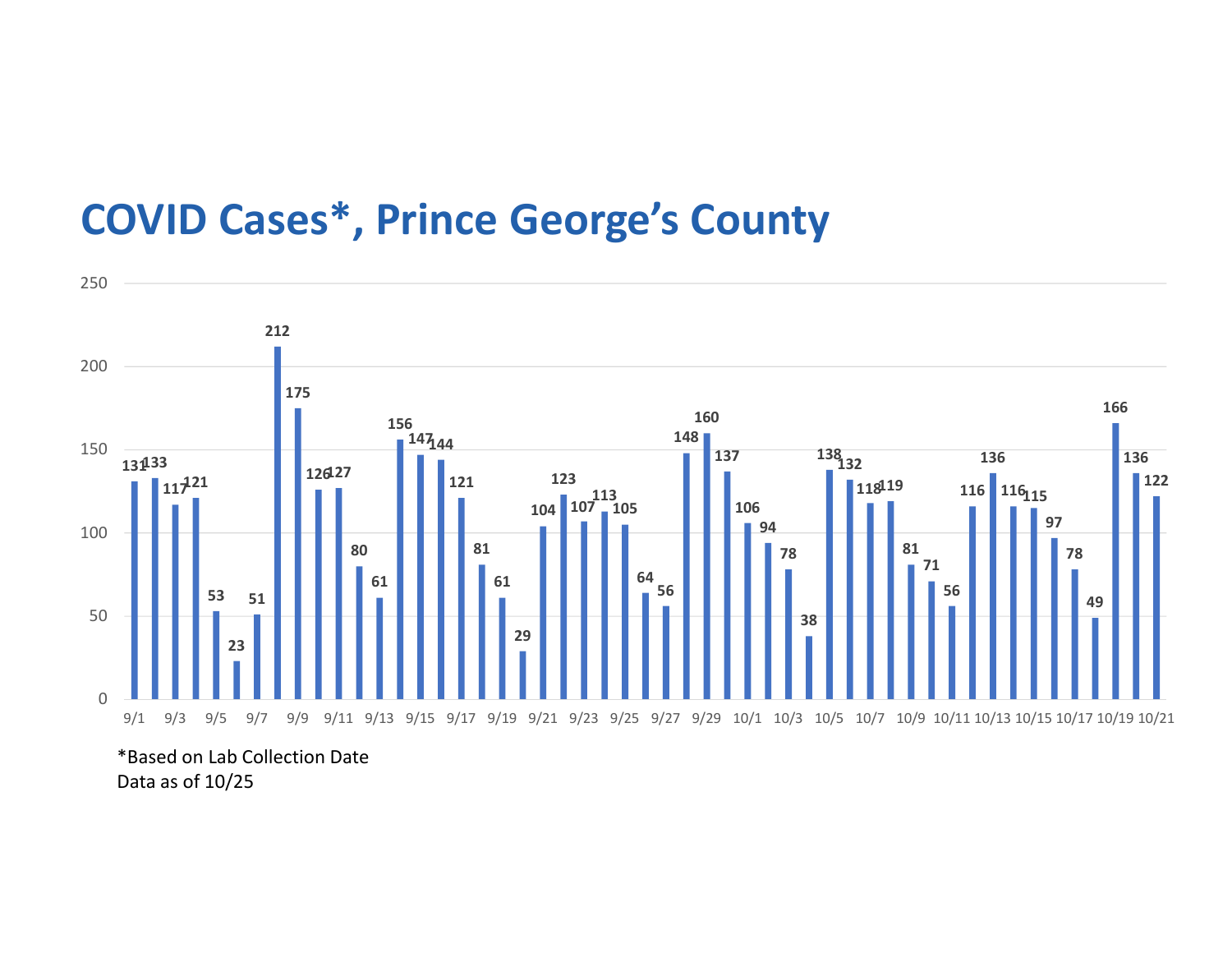## COVID Average Daily Case Rate\* (last 14 days)

Prince George's County Average New Cases per 100,000 population



\*Based on Lab Collection Date Data as of 10/25